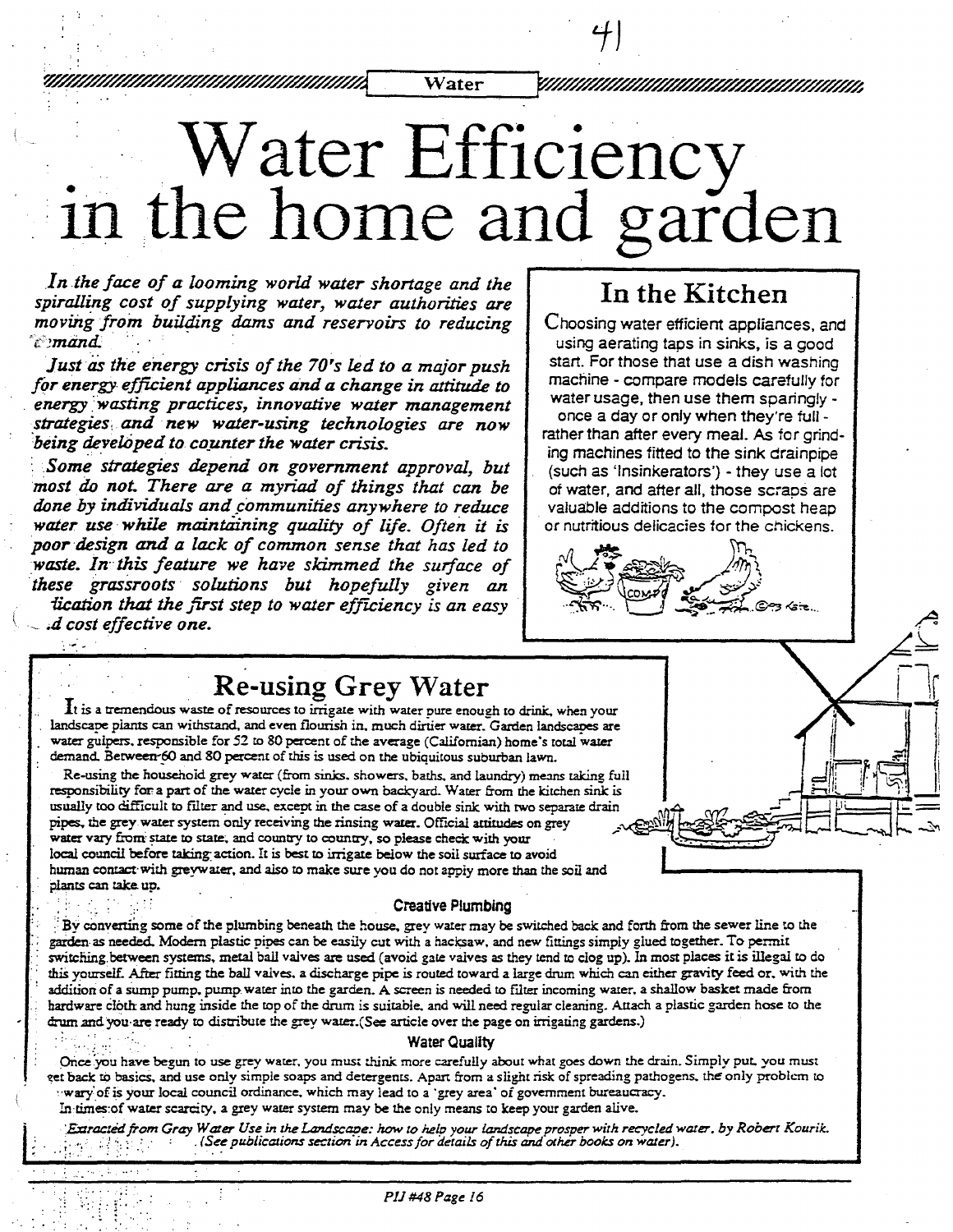In the Toilet

If you have a regular flush toilet system, there are a number of thir you can do to reduce water usage. Firstly, check for leaks down into the bowl - this can waste thousands of litres per year. Try putting some food colouring in the cistem and see if it leaks into the bowl.

To reduce the amount of water used in flushing without affecting the, quality of the flush, get a couple of one-litre plastic drink bottles; fill, them with water (or sand), close the lid and place them carefully in the' toilet cistern compartment, making sure they don't interfere with the· working parts of the cistem.

Another way is to carefully bend the cistern arm (providing it is not a plastic one) down so the float sits lower in the cistern. To reduce the number of flushes per day, you can use the rule: 'If it's yellow, let it' mellow, if irs brown, flush it down.' There is also the option of converting to a dual flush system, which is a very easy and quick process, or installing an aeration treatment system (such as EnvirocycJe), which, includes secondary treatment - and the waste water can be used for garden irrigation.

#### Water Free Toilets

The use of composting toilets saves an enormous amount of water. There are several commercial types available (eg. Clivus Multrum and Rota Loo) which have been approved by various health authorities: The Clivus Multrum was developed in 1972 in Sweden, but designs in it. southern Asia date back thousands of years. Composting toilets are' widespread in Scandinavia, mostly in holiday and rural locations. The: next major challenge is whether composting toilets can in the future be an accepted part of urban living. (See the article this issue on an owner built composting to ilet.) composting toiiet.) , . ' ": "'; :::, ~: :<f.:~'

Urine can be easily collected and diluted (recommended l':S} to,' use as a liquid fertiliser in the garden and as a compost additive, but care: needs to be taken in its application as it can bum leaves.

#### In the Laundry

 $W$  aste water in the laundry can be reduced by using front loading washing machines. which generally use 40 percent less water. than top loadering washers.

Other tips are: check the water-efficiency rating on any new washing, machine you buy; reuse your washing water if possible; if you live in an. machine you buy; reuse yo~ washing water if  $\mu$  possible:  $\mu$  is the unit and in anlaundromat rather than at home. This can make washing a social event: where you meet neighbours over a cup of tea. In traditional societies: around the world, washing has been a focal point of community interaction. Another idea is for laundromat proprietors to install miniwater treatment plants that could recycle grey water onto community gardens and orchards.

An old bush idea for doing the laundry is as follows: On your next trip to town for supplies, fill a pickle drum or similar tightly-sealed. containcr with water, washing powder, and your dirty clothes. Pop it into the boot of your car and drive to town. Empty the water onto somelucky street tree or shrub. wring out the clothes. refill the drum with fresh water and the clothes, and drive home. Water some other lucky tree at home and hang out your washing.

NOle:This method is especially effective for those who live on bumpy dirt roads. Viva la pothole!

Don't get into **Cold Water**

Where feasible, locate the solar hot water heater tank directly above hot water taps, over the kitchen and/or bathroom. Remember, the heater must face the sun. This reduces the amount of cold water that lies in the hot water pipe between the heater and the taps and which is wasted while waiting for hot water to flow.

> $\diagdown$   $\diagup$  $\overleftrightarrow{2}$  $/$   $\rightarrow$

#### **In the Bathroom**

*Aerating taps in hand basins, re-using hand basin water by diverting it into theflush of the toiler (see (iiagram\*),*

*control flow ' shower es, recycling ros-* I<sup>~</sup> <sup>11</sup> *grf!)' all ways water* - f"l/i *to* ~ *preen, stay clean, and stay green in the bathroom.*

\*Introduction to Permaculture. Tagari Books

PH #48 Page 17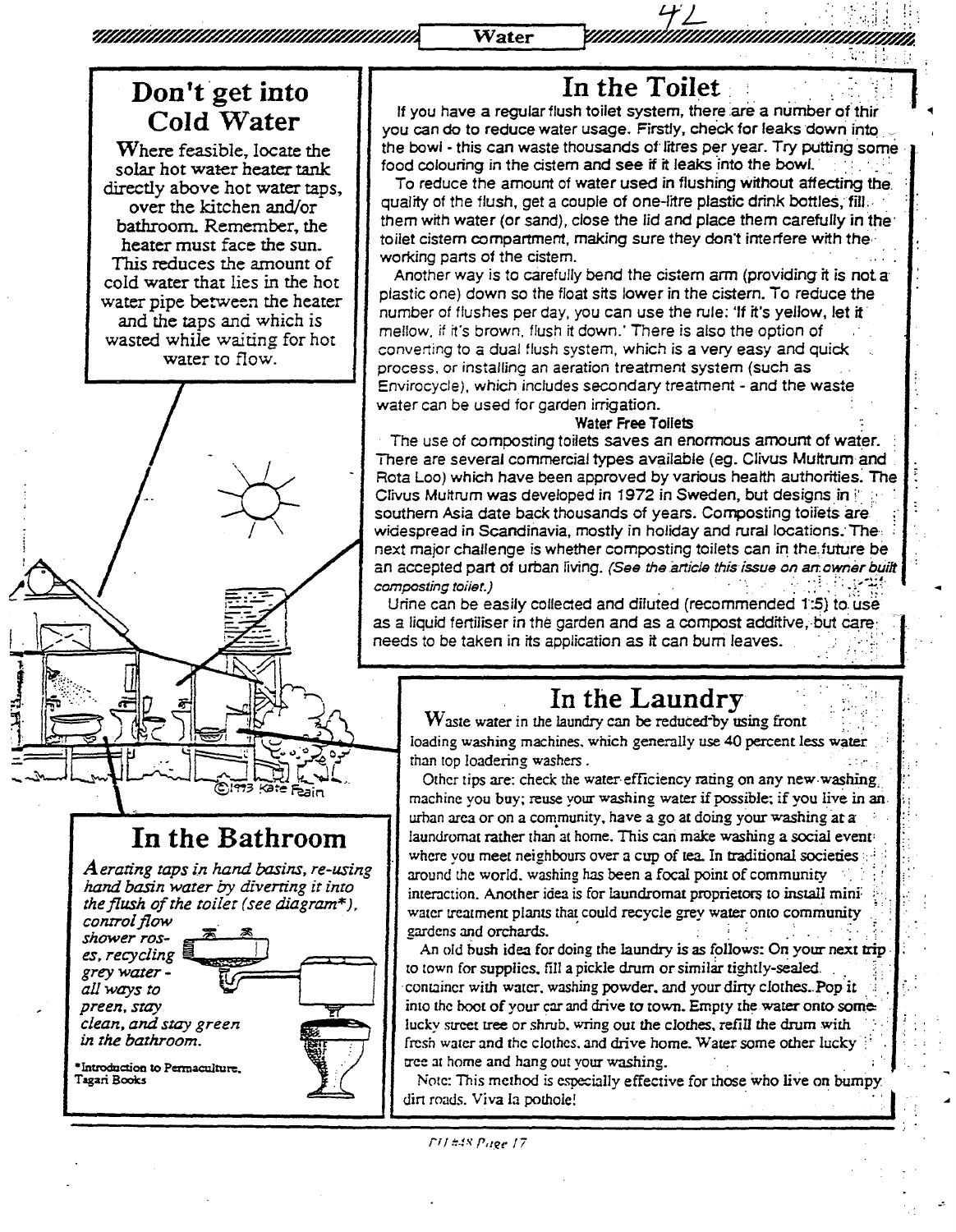, .

 $\frac{1}{2}$  .

Water *William Millian Millian Millian Millian Millian Millian Millian Millian Millian Millian Millian Millian M* 

**Water Quality**<br>Centralised water supplies may be a great convenience, but many people are choosing to install rainwater tanks, or buy their water, in preference to receiving chlorinated and fluoridated water.<br>Some simply prefer the taste of untreated rainwater, others are concerned that there may be a health danger

in the addition of chemicals. To install a rainwater tank you will need a roof free from contaminants such as rotting leaves (trees should not be planted near the root) and airborne dusts and pollutants.<br>Methods for avoiding contamination by birds, dust, native fauna droppings and industry include installing a

diverter to reject the first flow-off of water from the roof, for use in swales or gardens. (Swales are earthworks cut on the contour, designed to capture and absorb runoff in situ.) In the city you must keep a careful watch on airborne pollutants such as lead. Although some are a problem for drinking water, they may still be safe on gardens.

#### **Swales and Mulch**

*The use* of *swales to trap and store rainwater in the garden'willreduce irrigation needs, panicularly for fruit trees. (See article this issue on natural draiizage.) Mulch and thick ground covers are -invaluablefor retaining moisture in the soil around plants and help to prevent evaporation* from sun and wind.

# $"$  Natural Swimming Pools

Swimming pools have a reputation as huge wasters of energy, aside from being costly to build and maintain. In many Western countries, pools lie unused for months yet stiff Consume vast amounts'of energy, chemicals and maintenance time to keep them 'sparkling' clean. Innovative: pool designers now filter natural pools below a .base pebble bed, using the pebbles as algal/bacterial :cleaners, then cycle it through a reed bed to remove excess nutrients before cascading it back through flowforms, freshly oxygenated. into the pool. Such pools can be delightful, with tame fish, rock ledges and over-arching ferns. They also can be used as reserves for fire fighting, barriers to fire, emergency water supplies .rechargeable from the roof, and can be recycled by photovoltaic (solar) pumps. Natural swimming pools are still in. the experimental stages but offer a great alternative to costly chemicals and endless servicing.

## **Ponds and Water Gardens**

Overflows from roofs and other structures can be designed to fill ponds and water gardens. Such ponds can become aquatic delights. providing visual and edible returns. *(See article on ponds in this issue.)*

*PU* #48 *Page 18*